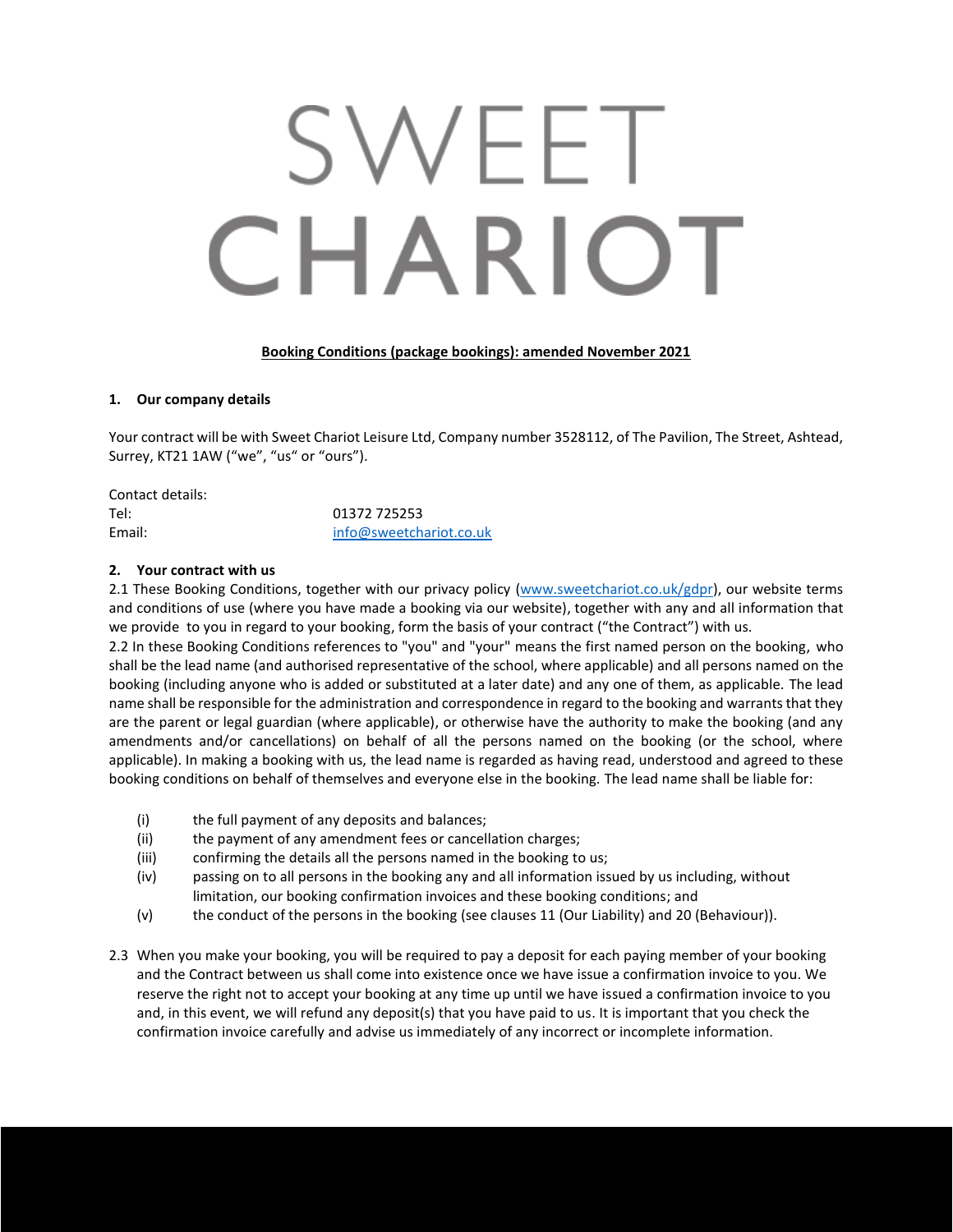#### **3. Payment**

3.1 On occasion, you may be required to pay more than one deposit and, where this is the case, the sum of those deposits shall form the total deposit ("Deposit") payable by you. The remaining balance of your booking will be payable 8 weeks prior to your departure.

3.2 If you make a booking with us within 10 weeks of departure, the full balance will be payable at the time of making your booking.

3.3 If any of the Deposit(s) and/or final balance payments are not paid on time, we reserve the right to cancel your booking and retain the Deposit(s).

3.4 Payment can be made by cheque (made payable to Sweet Chariot Leisure Ltd/ BACS transfer (account name: Sweet Chariot Leisure Ltd: Sort Code: 30 99 80: Account Number 02600009 or by credit/debit card (please contact us for details).

#### **4. Accuracy**

We endeavour to ensure that all the information and prices both on our website and in our brochures and other promotional materials are accurate, however, occasionally changes and errors occur and we reserve the right to correct prices and other details in any such circumstances and at any time. You must check the current price and all other details relating to the travel arrangements that you wish to book before you make your booking. We will not be liable for booking errors which are attributable to you and, should you subsequently need to amend a booking that we have confirmed, amendment charges shall apply. If a price on our booking confirmation, website, brochures or promotional material is obviously incorrect, a booking made on that price will not be valid and we reserve the right to cancel the booking, unless you wish to pay the correct price.

#### **5. Amending your booking**

5.1 If you wish to change any part of your booking after we have issued a confirmation invoice to you (for example your chosen departure date or accommodation), the lead name on the booking must inform us in writing by email as soon as possible and the effective date of any change shall be the date that we receive written notification from you. Whilst we will do our best to make the requested changes to your booking, it may not always be possible to do so. Where we can make the requested changes, you will be required to pay an administration charge of £25 per person/per booking, per change, in addition to any further costs or charges that we incur (whether from our suppliers or otherwise) in making the changes to your booking. You should be aware that these costs could increase the closer to the departure date that changes are made and you should therefore contact us as soon as possible.

5.2 It may not be possible to change certain elements of your booking (e.g. flights, transfers, excursions, upgrades, etc.) and, where you have requested for any of those elements to be changed, a cancellation charge of up to 100% for that element of your booking may be charged.

5.3 If the amendment results in fewer people in your booking, then the total price payable for the booking will be adjusted accordingly based on the lower number of people in the booking, which may result in an increase in price per remaining person. Cancellation fees will also be payable in regard to the people who have cancelled their place in the booking. If a cancellation brings the total number of people in the booking below the minimum number required to qualify for any discount in price or a concession for any accompanying adults, the total price and concessions may be adjusted accordingly.

5.4 You can transfer a booking to another person, who satisfies all the conditions that apply to the booking, by the lead name giving us notice in writing as soon as possible and in any event no later than 7 days before your departure. Both the previous person in the booking and the person to whom the booking is being transferred to will be responsible for paying all costs and charges we incur in making the transfer. For flight inclusive bookings, most airlines do not permit name changes after tickets have been issued for any reason, therefore you may have to pay the full cost of an alternative flight (where available) if you wish to transfer a flight seat after your booking has been confirmed.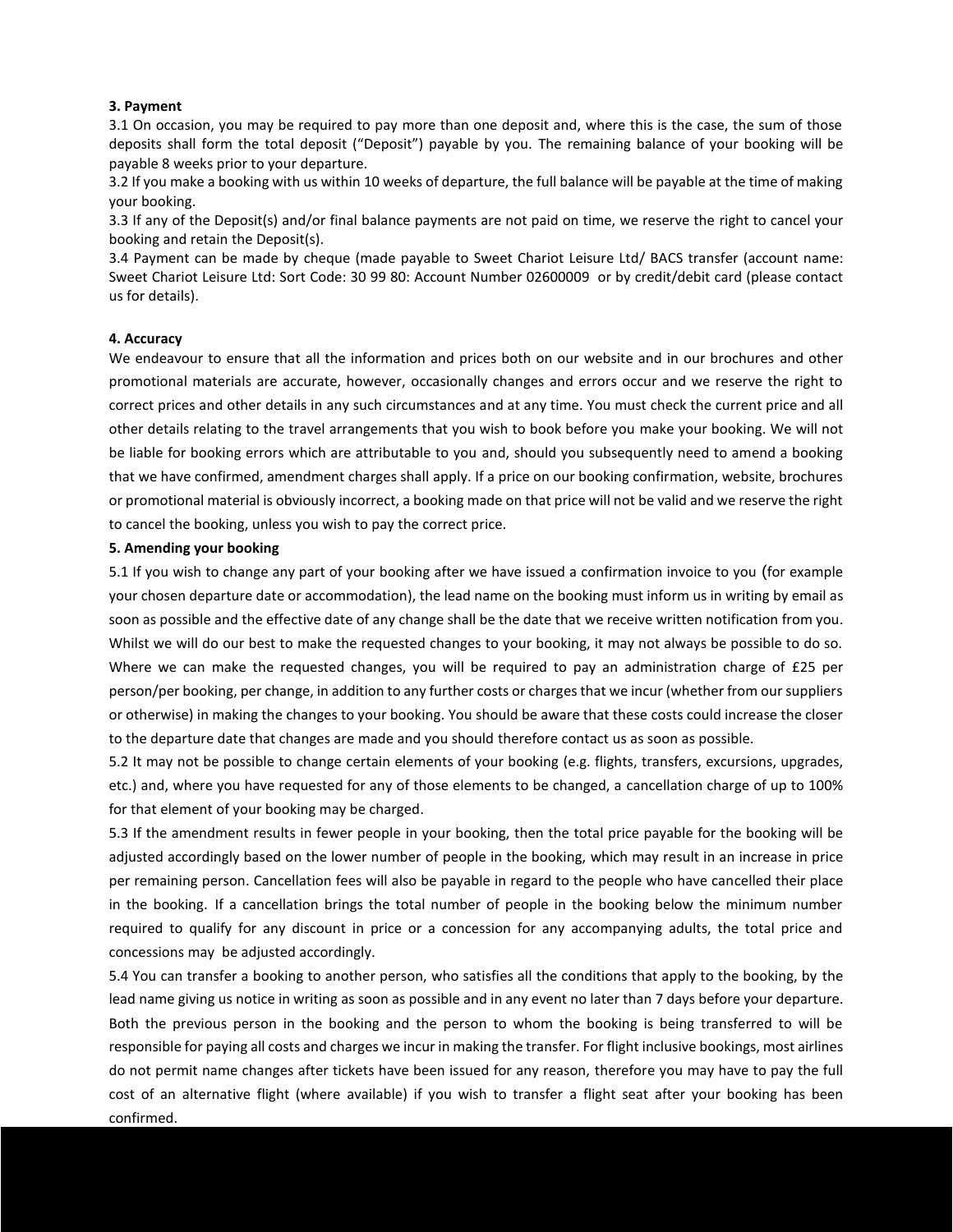# **6. Cancelling your booking**

6.1 If you wish to cancel your booking after we have issued a confirmation invoice to you, the lead name on the booking must inform us in writing by email as soon as possible and the effective date of any change shall be the date that we receive written notification from you.

6.2 Since we incur costs in cancelling your booking, you will have to pay cancellation charges below:

| Period before departure | Cancellation charge as % of the total cost in which you notify us of your booking<br>excluding any amendment fees and/or insurance premiums |  |
|-------------------------|---------------------------------------------------------------------------------------------------------------------------------------------|--|
|                         |                                                                                                                                             |  |
| More than 90 days       | Deposit                                                                                                                                     |  |
| Between 89 and 43 days  | 50%                                                                                                                                         |  |
| Between 42 and 29 days  | 75%                                                                                                                                         |  |
| Less than 29 days       | 100%                                                                                                                                        |  |

Where the cancellation charge is less than the Deposit, the Deposit shall be charged.

6.3 If the reason for your cancellation is covered under the terms of your insurance policy, you may be able to reclaim some or all of these charges.

6.4 For flight-inclusive bookings, you must also pay any cancellation charges levied by the airline concerned. As most airlines do not permit name changes after tickets have been issued, for any reason, these charges are likely to be the full cost of the flight(s). Some elements of your booking (e.g. transfers, excursions, upgrades, etc.) may also not be refundable.

# **7. Travel Insurance**

It is a condition of your Contract with us that you have adequate travel insurance that is effective from the date that you make your booking with us. You must be satisfied that your insurance fully covers all your personal requirements including, without limitation, full Covid-19 cover, personal belongings, any pre-existing medical conditions, cancellation charges, medical expenses and repatriation costs in the event of accident or illness.

#### **8. Changes made by us**

# **8.1 Alteration to the price of your booking**

(a) We are able to change the price of your booking after you have booked as a result of changes: (i) in the price of the carriage of passengers resulting from changes to the cost of fuel or other power sources; (ii) in the level of taxes or fees imposed by third parties including tourist taxes, landing taxes or embarkation or disembarkation fees at ports and airports; or (iii) to exchange rates relevant to your booking. However, there will be no change to the price of your booking within 20 days of your departure.

(b) We will absorb (and you will not be charged for) any increase of 2% or less of your booking price and, conversely, we will not refund any decrease in booking price of 2% or less.

(c) You will be charged for any increase over 2% and, if the increase in price is more than 8% of your booking price, you will have the option of (i) accepting the price difference and paying the additional amount due; or (ii) accepting a change to another booking if we are able to offer one (we will refund any price difference if the alternative is of a lower value); or (iii) cancelling your booking and receiving a full refund of all monies paid, except for any amendment charges. Should you decide to cancel you must do so within the time period shown on your final invoice and we will also provide a refund of any insurance premiums paid to us if you can show that you are unable to transfer or reuse your policy.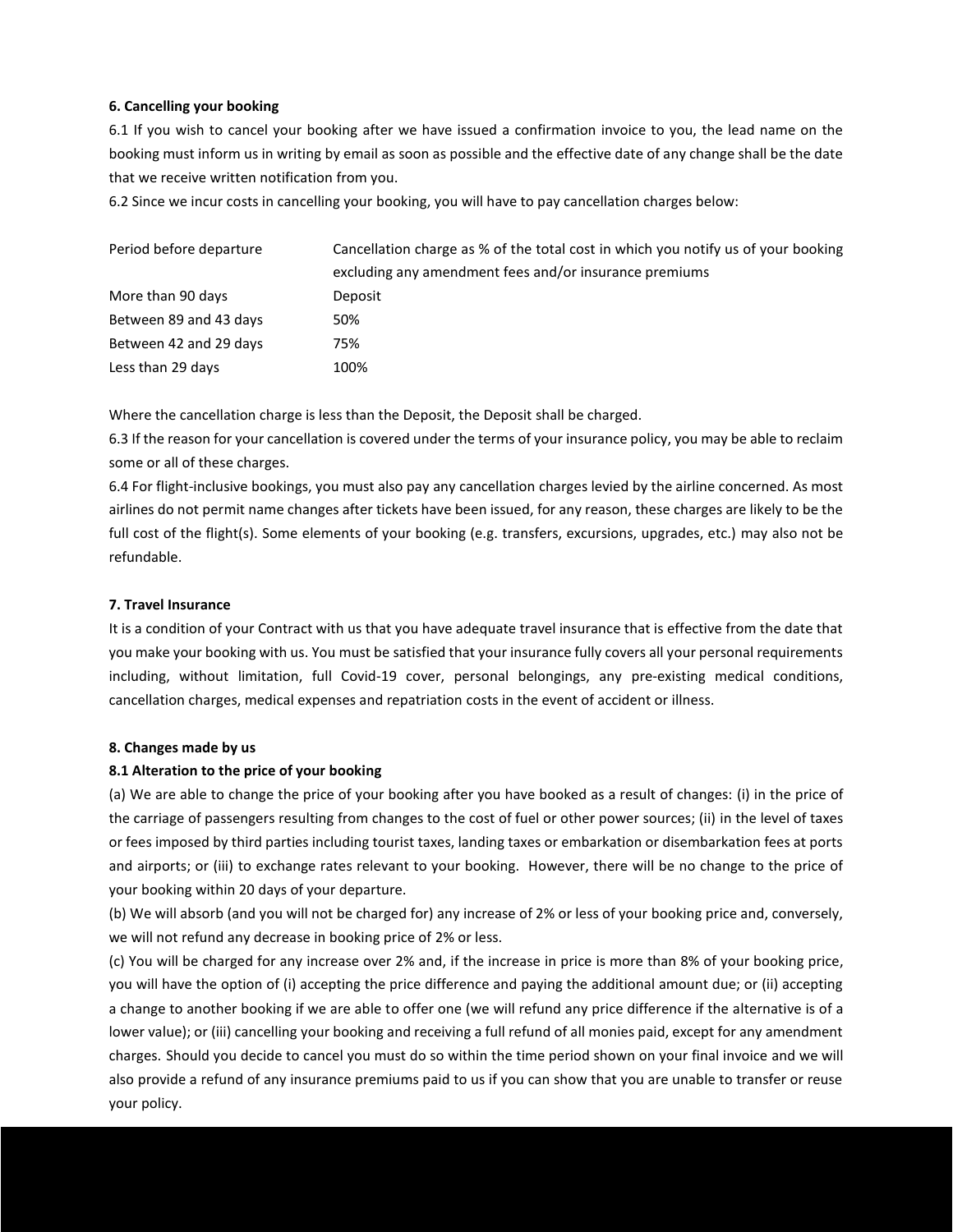(d) Should the price of your booking go down by more than 2%, then any refund due will be paid to you, minus our administration costs (which may cancel out any refund due to you). Please note that travel arrangements are not always purchased in local currency and some apparent changes have little or no impact on the price of your booking, due to contractual arrangements and other protections in place.

(e) We reserve the right to amend the price of any unsold travel arrangements at any time.

#### **8.2 Alterations other than price**

(a) Occasionally we have to make changes to your booking and it is a term of your Contract with us that we are able to make changes to any aspect of your booking at any time. Most changes will be minor and will be advised at the earliest possible date. Minor/insignificant changes include alteration of your outward/return flights by less than 12 hours, changes to aircraft type, change of accommodation to another of the same or higher standard, changes of carriers and any change to a London departure airport (including London City, London Gatwick, London Heathrow, London Luton, London Stansted and London Southend). In the event of a minor change, we shall not be liable to pay you any compensation.

(b) If we are constrained by circumstances beyond our control to significantly alter any of the main characteristics of the travel services that make up your booking we will inform you as soon as reasonably possible, if there is time before your departure, and you will have the choice of (i) accepting the change; or (ii) accepting a suitable alternative where we are able to offer one (we will refund any price difference if the alternative is of a lower value); or (iii) having a refund of all monies paid, if we are not able to offer an alternative that is sufficiently comparable.

We will tell you the procedure for making your choice. Please read any notification of changes carefully and respond promptly as if you do not respond to us within the timescale given your booking may be cancelled.

If you choose to accept a refund, we will provide a full refund of your travel insurance premiums if you paid them to us and can show that you are unable to transfer or reuse your policy.

(c) We will also pay compensation as detailed below, except where the significant change is due to unavoidable and extraordinary circumstances, which means a situation beyond our control, the consequences of which could not have been avoided even if all reasonable measures had been taken.

# Period before departure in which we notify you and the state of the Amount you will receive from us

More than 56 days **ED** Between 55 and 43 days E5 per person Between 42 and 29 days E10 per person

Between 28 and 15 days E15 per person Less than 15 days **E20** per person

Where applicable and, in the event that we need to make changes to your ski booking (such as a change to your accommodation or ski resort) as a result of unavoidable and extraordinary circumstances that may include, without limitation, insufficient snow, adverse snow conditions, piste closure and/or lift closure, any such changes shall not be deemed as being significant changes and we shall not be liable to pay you compensation for any such changes.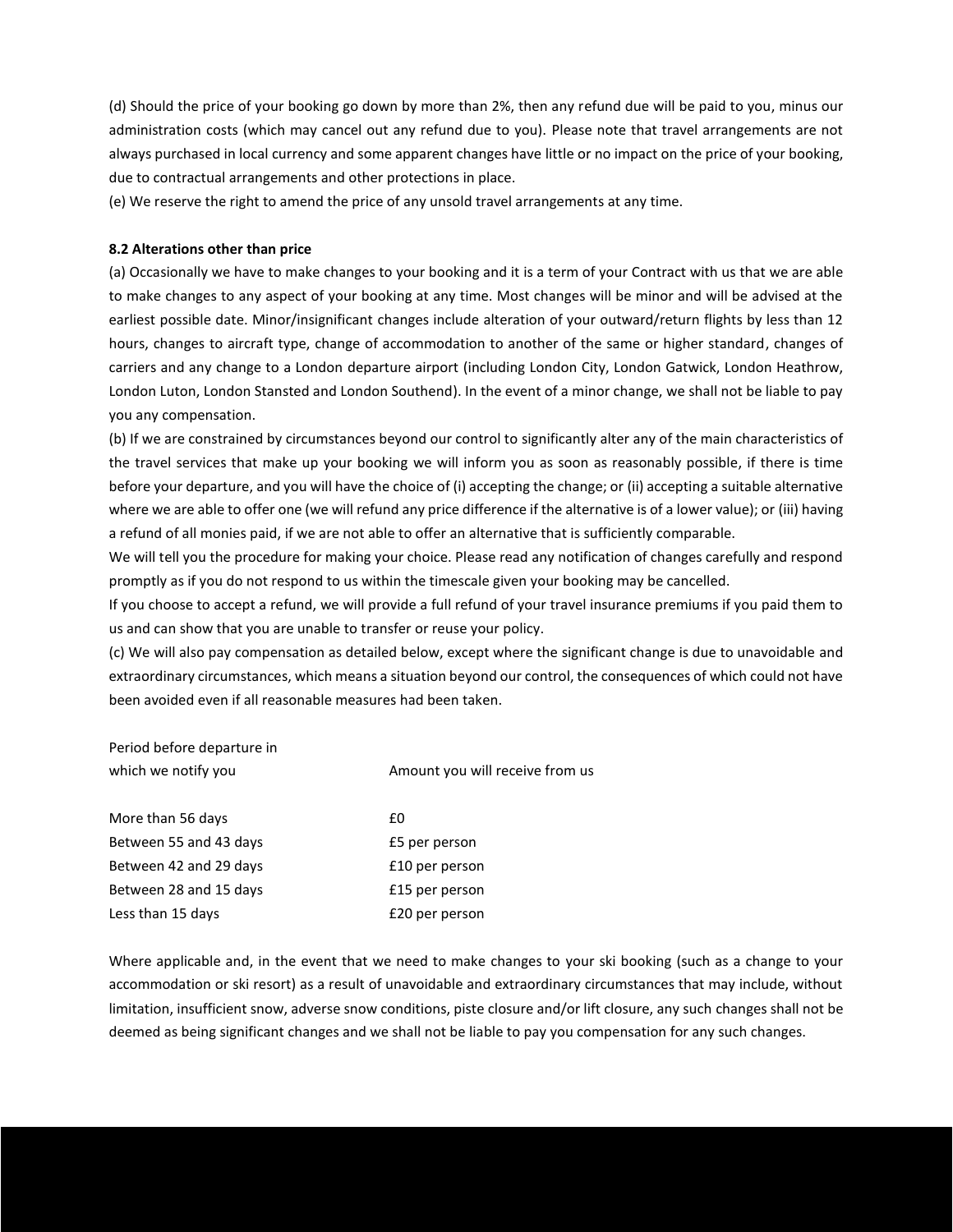#### **9. Cancellation by us**

9.1 We reserve the right to cancel your booking, however, we will not cancel less than 6 weeks before your departure date, except for unavoidable and extraordinary circumstances, or failure by you to pay the final balance, or because the minimum number required for the booking to go ahead has not been reached. Unavoidable and extraordinary circumstances means a situation beyond our control, the consequences of which could not have been avoided even if all reasonable measures had been taken. The minimum number required for the booking to go ahead will be provided to you at the time of booking, along with the time limit for us to tell you if your booking has to be cancelled due to the required minimum numbers not being reached.

9.2 If your booking is cancelled you can either have a refund of all monies paid or accept an alternative booking of comparable standard from us, if we are able to offer one (we will refund any price difference if the alternative is of a lower value). In the event a refund is paid to you, we will provide a full refund of your travel insurance premiums if you paid them to us and can show that you are unable to transfer or reuse your policy and pay compensation as detailed below, except where the cancellation is due to unavoidable and extraordinary circumstances (see definition above) or because the minimum numbers have not be reached.

Period before departure in which we notify you and the state of the Muslim Amount you will receive from us

| More than 56 days      | fΩ             |
|------------------------|----------------|
| Between 55 and 43 days | £5 per person  |
| Between 42 and 29 days | £10 per person |
| Between 28 and 15 days | £15 per person |
| Less than 15 days      | £20 per person |

#### **10. Unavoidable and extraordinary circumstances**

10.1 Except where otherwise expressly stated in these booking conditions we will not be liable for any damage, loss, costs or other expenses incurred by you - or pay you compensation - where the performance or prompt performance of our Contractual obligations to you are prevented, or affected by, or you otherwise suffer any damage, loss or expense of any nature, as a result of unavoidable and extraordinary events.

10.2 Unavoidable and extraordinary events are events that neither we nor the suppliers of any service(s) in question could, even with all due care, foresee or avoid. Such events include, without limitation, war (whether actual or threatened), civil unrest, riot, strife, terrorist activity and/or its consequences or the threat of such activity, health risks, infectious disease, epidemics and pandemics and government measures to combat such outbreaks, riot, the act of any government or other national or local authority or the act of any airport, port or river authorities, unforeseeable technical problems with transport, airport, port or airspace closure restriction or congestion; flight or other travel restrictions imposed by any government, regulatory authority or other third party; industrial dispute, sanctions, lock closure, natural or nuclear disaster, fire, flood, adverse weather conditions, volcanic eruption, chemical or biological disaster, consequences of Brexit and all similar events outside our or the concerned supplier's control.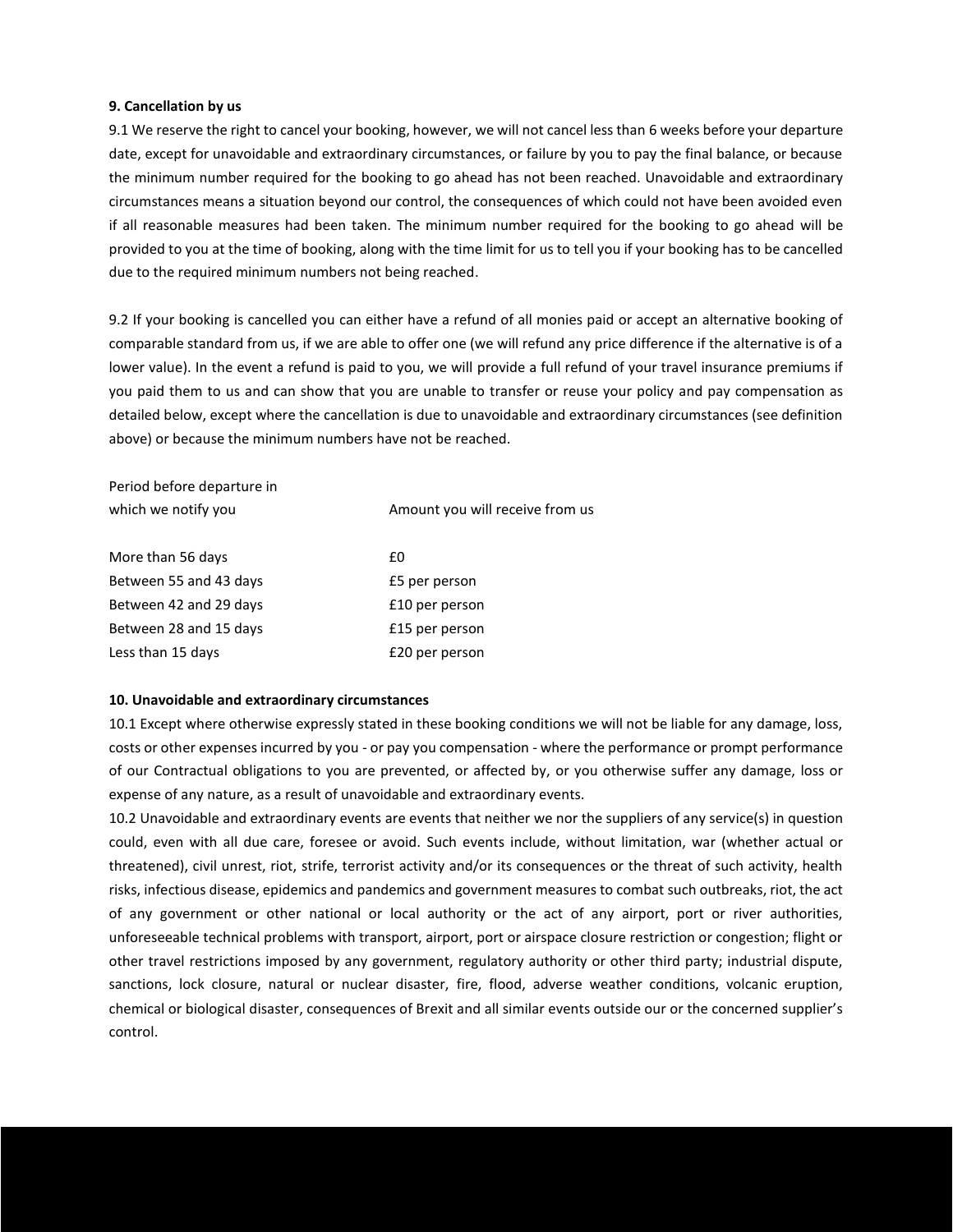#### **11. Our Liability**

11.1 Under the Package Travel and Linked Travel Arrangements Regulations 2018, we are responsible for the proper performance of the package. However, you must inform us without undue delay of any issues with any of the travel services included in your booking - please see clause 19 (Complaints) for how to make a complaint in destination.

11.2 We will not be liable for any injury, illness, death, loss (for example loss of possessions or loss of enjoyment), damage, expense, cost or other sum or claim of any nature or description whatsoever which results from: (i) the act(s) and/or omission(s) of the person(s) affected or another/any member of your group; (ii) the act(s) and/or omission(s) of a third party unconnected with the provision of the travel services in the booking that are unforeseeable or unavoidable; (iii) unavoidable and extraordinary circumstances, which means a situation beyond our control, the consequences of which could not have been avoided even if all reasonable measures had been taken; (iv) any loss or damage you incur that relates to any business activity (including without limitation loss of earnings); (v) any loss or damage that relates to any services that you may have entered into separate contracts for with other

providers/suppliers and which do not form part of our Contract with you (including, without limitation, any additional services or facilities booked and arranged by you directly, including any activity, tour or excursion you purchase in destination from a third party) and/or any services provided near to where you are staying such as water sport providers, beach vendors, shops, massage and other spa therapies and sporting facilities; (vi) any damage, loss or expense or other sum(s) of any description which on the basis of the information given to us by you concerning your booking prior to it being confirmed, we could not have foreseen you would suffer or incur if we breached our Contract with you; and any damage, loss or expense or other sum(s) of any description pursuant to clause 12 (Covid-19) .

11.3 Our Contract with you and the laws and applicable standards of the country in which your claim or complaint occurred will be used as the basis for reviewing your compliant. If the particular travel services which gave rise to the claim or complaint were provided in compliance with the applicable local laws and standards, the travel services will be treated as having been properly provided. This will be the case even if the travel services did not comply with the laws and standards of the UK which would have applied had those services been provided in the UK.

11.4 Our liability, except in cases involving death, or personal injury as a result of our negligence, or the negligence of our suppliers who provide some of the services that form part of your Contract with us, shall be limited to a maximum of three times the cost of your travel arrangements (excluding any amendment charges) paid by or on behalf of the person(s) affected in total unless a lower limitation applies to your claim under any conditions of carriage or International Conventions.

11.5 We are to be regarded as having all benefit of any limitation of compensation contained in these booking conditions in addition to any applicable International Conventions (including, without limitation, the Montreal Convention, the Athens Convention, the Berne Convention and the Paris) and any limitation of liability provided for in any applicable conditions of carriage of the transport companies that provide the travel services that make up your booking (e.g. airlines, boats, ships, inland waterways, trains). Any such terms shall be incorporated into your Contract with us and will apply to you on that journey. Please note that strict time limits may apply for notifying of loss, damage or delay of luggage to airlines. You can ask for copies of the travel service conditions of carriage or the international conventions from us.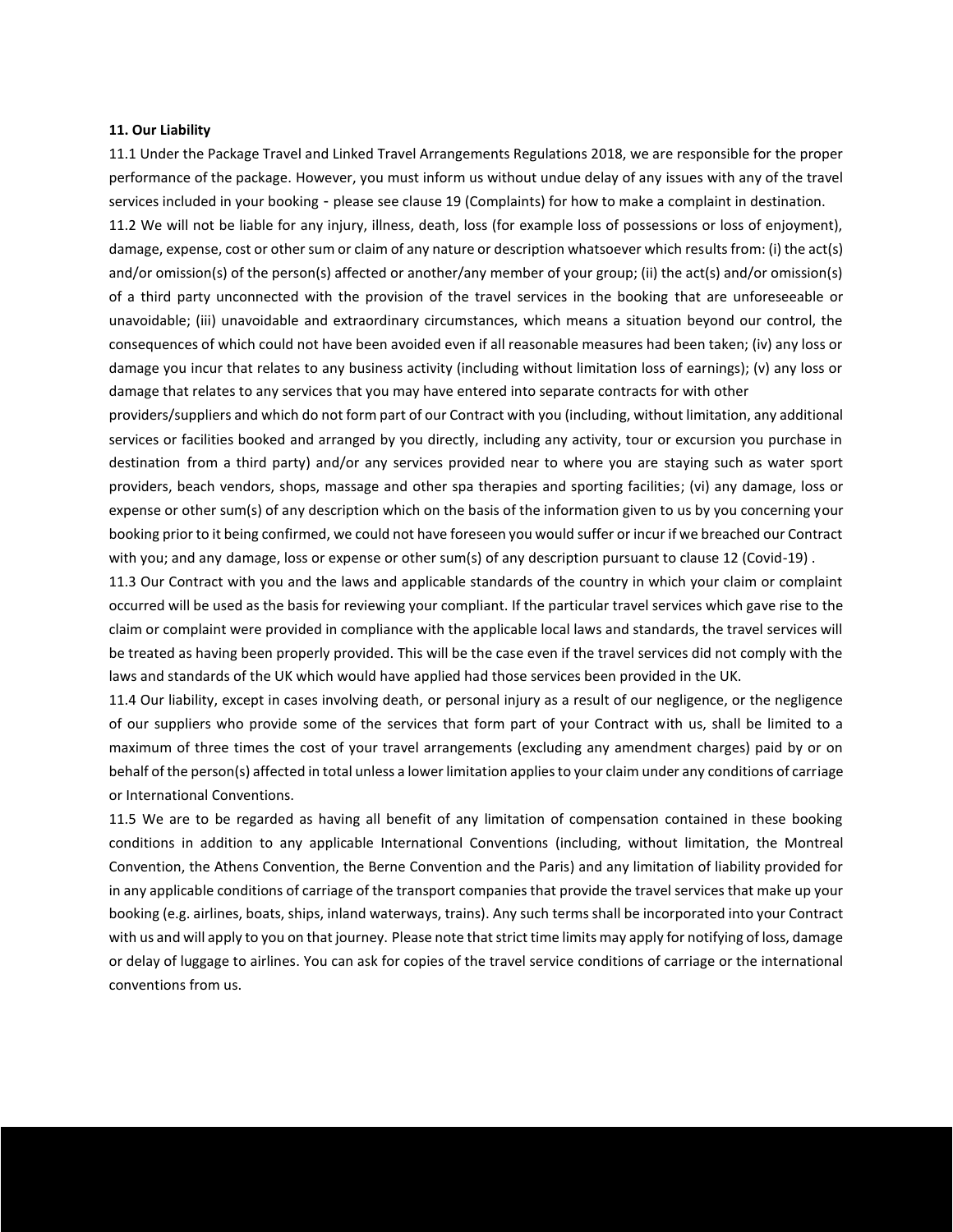11.6 Under the Air Passenger Rights and Air Travel Organisers' Licensing (Amendment) (EU Exit) Regulations 2019 you have rights in some circumstances to refunds and/or compensation from your airline in cases of denied boarding, cancellation or delay to flights. Full details are available from the relevant airlines. Any reimbursement in such cases will not automatically entitle you to a refund of your booking price from us. Your right to a refund and/or compensation from us is set out in these booking conditions. If any payments to you are due from us, any payment made to you by the airline or any other service provider will be deducted.

We cannot accept any liability for any damage, loss, expense or other sum(s) of any description which did not result 11.7 from any breach of our Contract with you or other fault by ourselves or our employees or, where we are responsible for them, our suppliers.

#### **12. Covid-19:**

12.1 We both acknowledge the ongoing COVID-19 global crisis and accept our obligations to comply with any official guidance from governments or local authorities, both in the UK and whilst in destination.

We will have no liability for any refunds, compensation, costs, expenses or other losses of any kind incurred by you (including, where applicable, the cost of medical treatment), in the following circumstances:

- (i) If you, or anyone in your booking party, test positive for Covid-19 and have to quarantine for a period of time, or are notified or otherwise become aware that you have, or suspect you may have, come into close contact with someone who has tested positive for Covid-19 (or where they otherwise suspect they may have Covid-19) and have to self-isolate for a period of time. If this happens within 14 days of your departure date, you must contact us as you may no longer be able to travel. We will offer you the following options where possible and subject to availability:
- (a) Postponing your booking to a later date. We will notify you of any impact to the price the postponement may have (please note that you may have to pay full cancellation charges on some elements of your booking, such as the flight, as well any increase in cost imposed by other suppliers);
- (b) If not everyone in the booking is affected, you will have the right to transfer your place on the booking to another person nominated by you, subject always to the requirements of clause 5;
- (c) Cancelling your booking, in which case our standard cancellation charges shall apply as of the date we receive notice of cancellation from the lead name. You may be able to claim these charges back from your travel insurance.

If this happens whilst you are in destination, please notify us without delay and we will provide such reasonable assistance as we can in the circumstances. However, we will not be responsible for covering the cost of any curtailment of your booking, missed transport arrangements, additional accommodation required (either in the UK or in destination, prior to your departure), or other associated costs incurred by you. You must ensure you have travel insurance which covers these costs.

(ii) You fail any tests, checks or other measures imposed by a supplier, airline, port or airport, border control authority or other government body or local authority or fail to submit for testing or assessment when requested to do so and, as such, you are denied entry to board the flight, entry to the destination, access to the services or you are otherwise unable to proceed with your booking, or that portion of your booking.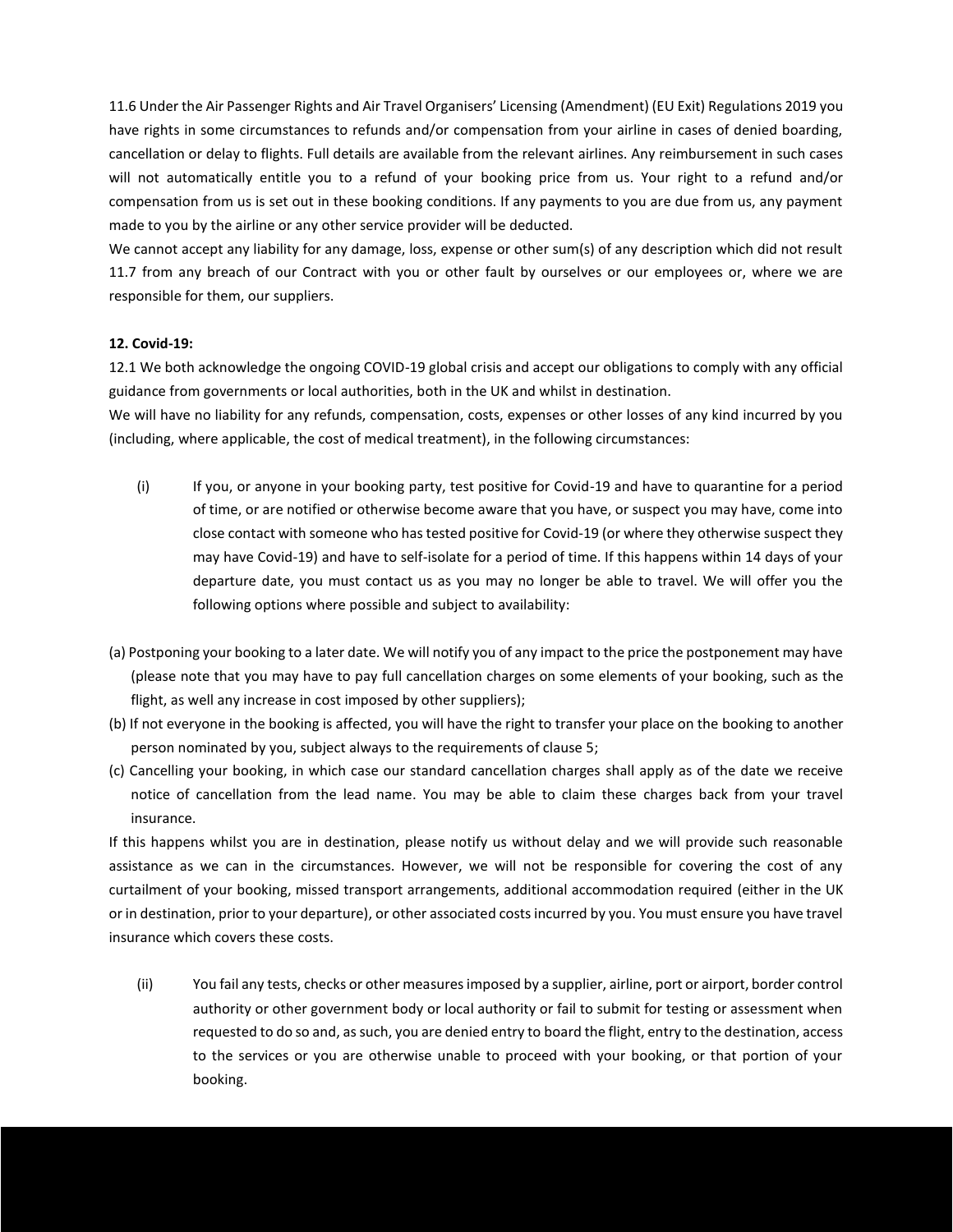12.2 You also acknowledge that the suppliers providing your booking and associated travel services, including airlines, hotels and excursion providers, will need to comply with national and/or local guidance and requirements relating to Covid-19 and have implemented certain measures as a result. This will likely include specific requirements regarding personal protective equipment, such as use of face-masks by staff (and you may be required to wear a face-mask as well), social distancing, maximum number restrictions on the use of certain facilities, designated alternative entrance and exit routes, mandatory hand sanitisation, limited entertainment options, limited food/drink availability and amendments to the usual or normally expected safety standards and procedures. We do not expect these measures to have a significant impact on your enjoyment of your booking and all measures will be taken with the purpose of securing your safety and those around you.

#### **13. Package Travel and Linked Travel Arrangements Regulations 2018**

The combination of travel services offered to you is a package within the meaning of the Package Travel and Linked Travel Arrangements Regulations. Therefore, you will benefit from all EU rights applying to packages. We will be fully responsible for the proper performance of the package as a whole.

Additionally, as required by law, we have protection in place to refund your payments and, where transport is included in the package, to ensure your repatriation in the event that we become insolvent. For more information on key rights under the Package Travel and Linked Travel Arrangements Regulations 2018: https://www.legislation.gov.uk/uksi/2018/634/contents/made

#### **14. Financial protection**

The money you pay us for a flight inclusive booking is protected by an ATOL (number 5066) which is managed by the Civil Aviation Authority, Gatwick Airport South, RH6 0YR.

When you buy an ATOL protected flight or flight inclusive package from us you will receive an ATOL Certificate. This lists what is financially protected, where you can get information on what this means for you and who to contact if things go wrong.

We, or the suppliers identified on your ATOL Certificate, will provide you with the services listed on the ATOL Certificate (or a suitable alternative). In some cases, where neither we nor the supplier are able to do so for reasons of insolvency, an alternative ATOL holder may provide you with the services you have bought or a suitable alternative (at no extra cost to you). You agree to accept that in those circumstances the alternative ATOL holder will perform those obligations and you agree to pay any money outstanding to be paid by you under your contract to that alternative ATOL holder. However, you also agree that in some cases it will not be possible to appoint an alternative ATOL holder, in which case you will be entitled to make a claim under the ATOL scheme (or your credit card issuer where applicable).

If we, or the suppliers identified on your ATOL certificate, are unable to provide the services listed (or a suitable alternative, through an alternative ATOL holder or otherwise) for reasons of insolvency, the Trustees of the Air Travel Trust may make a payment to (or confer a benefit on) you under the ATOL scheme. You agree that in return for such a payment or benefit you assign absolutely to those Trustees any claims which you have or may have arising out of or relating to the non-provision of the services, including any claim against us, the travel agent (or your credit card issuer where applicable). You also agree that any such claims may be re-assigned to another body, if that other body has paid sums you have claimed under the ATOL scheme.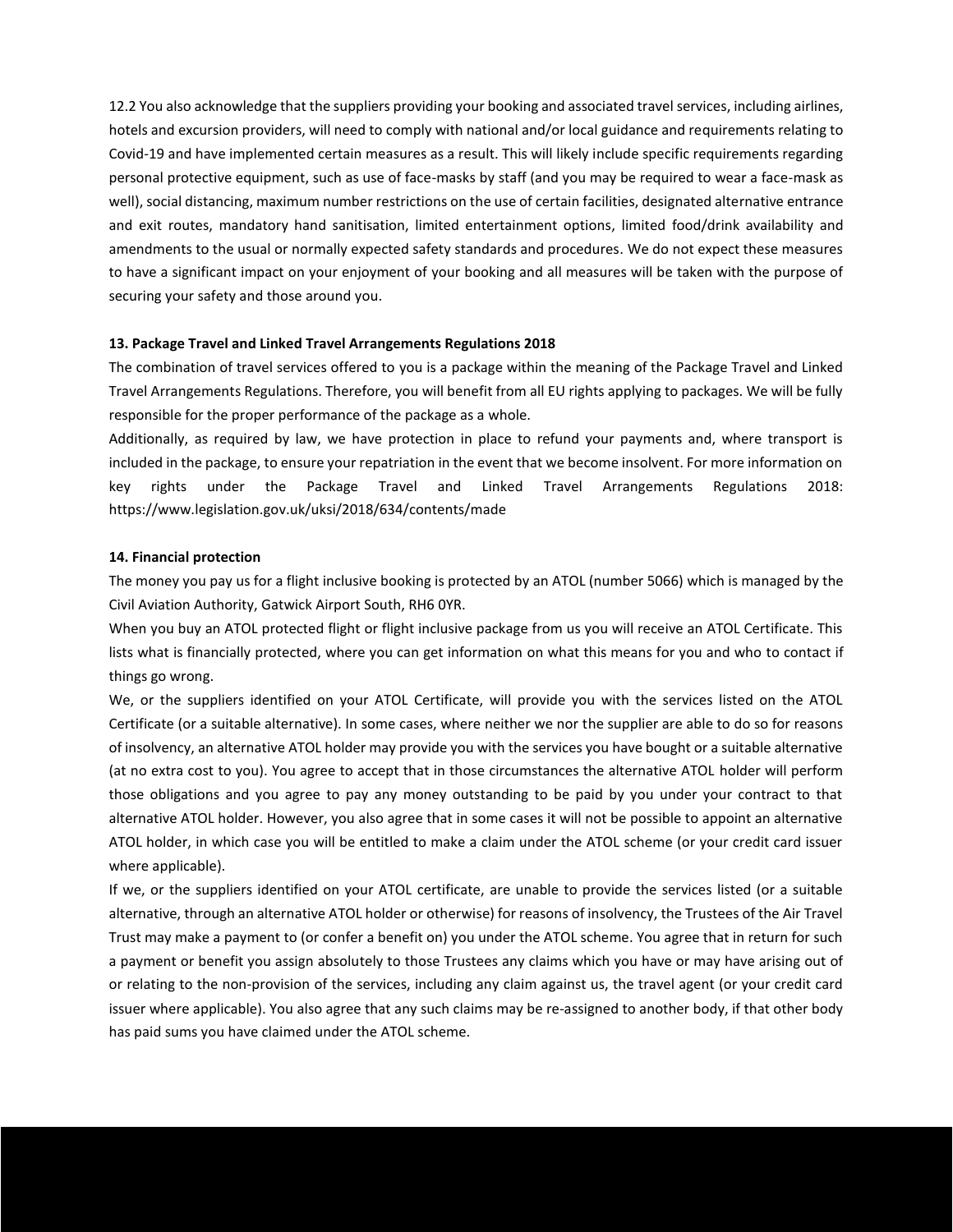[All money you pay to a travel agent for your booking are held by that agent on behalf of and for the benefit of the Trustees of the Air Travel Trust at all times but subject to the agent's obligation to pay it to us for so long as we do not fail. If we do fail, any money held at that time by the agent, or subsequently accepted from you by the agent, is and continues to be held by that agent on behalf of and for the benefit of the Trustees of the Air Travel Trust without any obligation to pay that money to us.]

[We provide financial security for bookings that do not include flights by way of a bond held by ABTA – The Travel Association 30 Park Street London SE1 9EQ [www.abta.co.uk.](http://www.abta.co.uk/)

[Where your booking is protected under the ABTA scheme, you agree to accept that in the event of our insolvency ABTA may arrange for the services you have bought to continue, or for a suitable alternative to be provided at the same cost as your original boking. You also agree to accept that in circumstances where the travel service provider provides the services you have bought, you agree to pay any outstanding sum under your Contract with us to that alternative travel service provider. However, you also agree that in some cases the services will not be provided, in which case you will be entitled to make a claim under ABTA's Scheme of Protection (or your payment card issuer where applicable) for a refund of the monies you have paid.]

We provide financial security for bookings that do not include flights by way of an insurance policy (TOPP) with Travel & General Insurance Ltd (117 Houndsditch, London, EC3A 7BT), underwritten by Hiscox Insurance Co Ltd.

#### **15. Changes and cancellations to your booking after departure**

If we become unable to provide a significant proportion of your travel arrangements after you have departed, we will try to offer you suitable alternative arrangements, where we are able to, of an equivalent or higher standard than those booked. If the alternative arrangements we make are of a lower quality than those you originally booked, we may provide a price reduction. Please see clause 12 above for changes and cancellations after departure, as a result of Covid-19.

#### **16. Additional assistance**

We will provide appropriate assistance in the event that you or a person in your booking experience difficulty whilst in destination, in particular, by providing information on health services, local authorities and consular assistance; and helping you to make any necessary phone calls/emails and find alternative travel arrangements. We will charge a reasonable fee for such assistance if the difficulty is caused intentionally by you or a person in your booking, or as a result of your negligence.

# **17. Special Requests**

Any special requests must be advised to us at the time of booking. Whilst every effort will be made to arrange any reasonable special requests, we cannot guarantee that they will be fulfilled and any failure to arrange a special request on our part shall not be deemed as being a breach of our Contract with you. The fact that a special request has been noted on your confirmation invoice or any other documentation or that it has been passed on to the supplier is not confirmation that the request will be met. We reserve the right to decline any booking that is conditional upon any special request being met.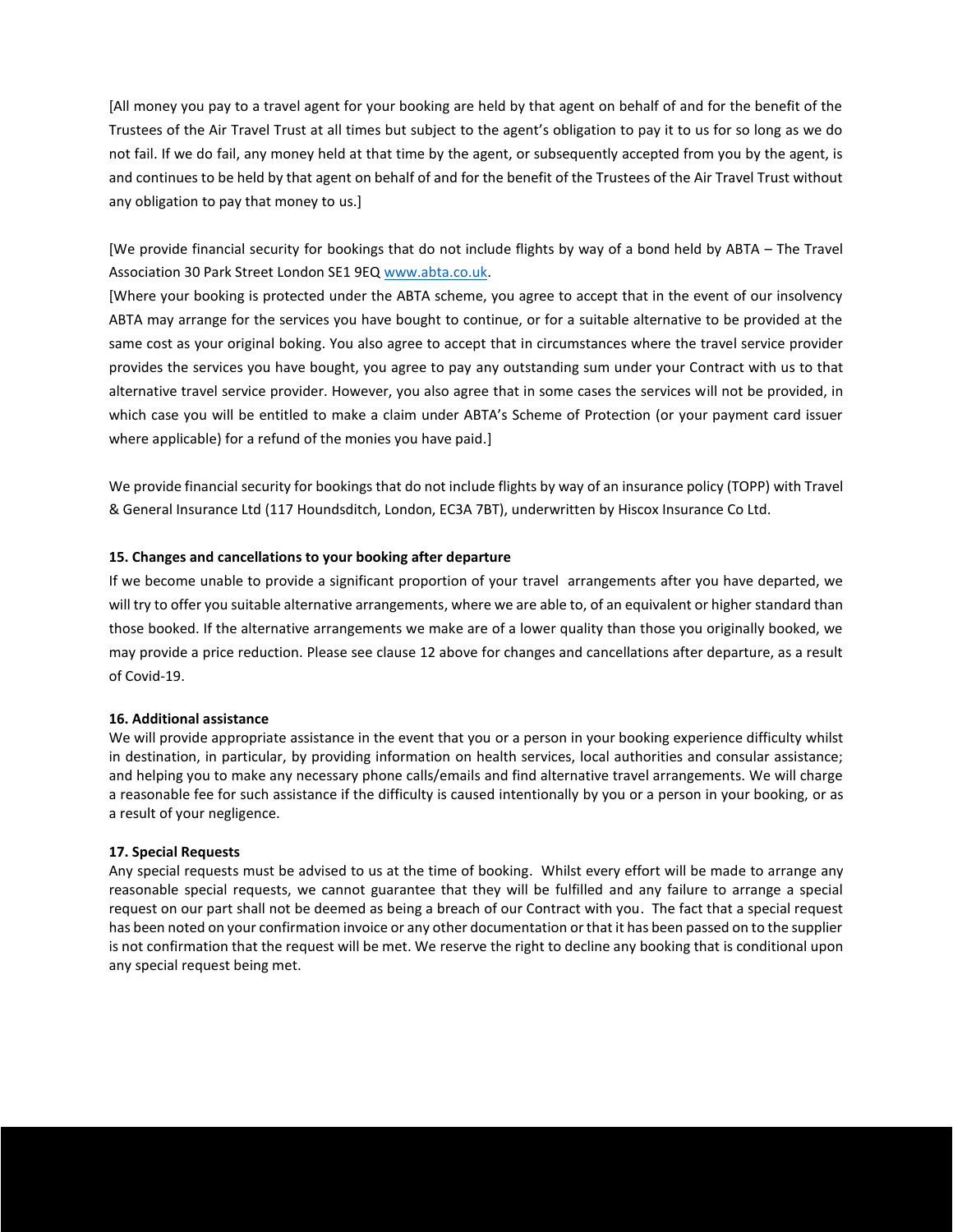#### **18. Disabilities and Medical Conditions**

If you or any member of your booking has any specific medical condition, disability or reduced mobility which may affect your chosen travel arrangements then you should provide us with full details at the time of booking and before we issue our booking confirmation to you, so that we can advise as to any suitability or otherwise of the chosen arrangements.

The lead name on the booking must also promptly update us of any changes that may occur after booking but prior to departure. If we reasonably feel unable to properly accommodate the particular needs of the person concerned, we must reserve the right to inform you of this.

# **19. Complaints and dispute resolution**

19.1 We make every effort to ensure that your travel arrangements run smoothly but if you do have a problem whilst in destination, you must inform us and the relevant supplier of the service (e.g. your accommodation supplier) immediately who will endeavour to put things right.

19.2 If your complaint is not resolved locally, you must send formal written notice of your complaint to [info@sweetchariot.co.uk](mailto:info@sweetchariot.co.uk) within 28 days of your return, giving your booking reference and all other relevant information. Please keep your letter concise and to the point. This will assist us to quickly identify your concerns and speed up our response to you. If you fail to follow the requirement to report your complaint whilst in destination we will have been deprived of the opportunity to investigate and rectify your complaint, and this may affect your rights under this Contract.

19.3 Where any payment is made by us in regard to a claim, the person(s) receiving it (and their parent or guardian if under 18 years) agrees to assign to us or our insurers any rights they may have to pursue any third party and must provide us and our insurers with all assistance we may reasonably require.

19.4 We are a Member of ABTA, membership number Y6634. We are obliged to maintain a high standard of service to you by ABTA's Code of Conduct. We can also offer you ABTA's scheme for the resolution of disputes which is approved by the Chartered Trading Standards Institute. If we can't resolve your complaint, go to www.abta.com to use ABTA's simple procedure. Further information on the Code and ABTA's assistance in resolving disputes can be found on www.abta.com.

#### **20. Your Behaviour**

20.1 All people travelling with us are to conduct themselves in an orderly and acceptable manner and not to disrupt the enjoyment of other guests. If in our reasonable opinion or in the reasonable opinion of any other person in authority, your behaviour or that of any member of your booking is causing or is likely to cause distress, danger or annoyance to any third party (including being threatening or abusive, upsetting, annoying or disturbing any other traveller, our staff or agents or putting any of them in danger) or damage to property, or to cause a delay or diversion to transportation, we reserve the right to consider your booking to have been cancelled by you with immediate effect. In this event our liability to you will cease and you and the people in your booking will be required to leave your accommodation or other service immediately. We will have no further obligations to you and/or the people in your booking and will not be liable for any damage, loss, refunds expenses, or other costs incurred by you as a result including, without limitation, any return travel arrangements, the costs of cleaning, repairing or replacing property lost, damaged or destroyed by you, compensating any passenger, crew, staff or agent affected by your actions and diverting the aircraft or ship for the purpose of removing you.

20.2 If you cause damage to the accommodation in which you are staying, you must fully reimburse the accommodation concerned for the cost of the damage before the end of your stay (if the cost has been established by then) or as soon as it has been established (if later). You must also indemnify us for the full amount of any claim (including all legal costs) made against us by the accommodation or any third party as a result. We cannot be held responsible for the actions or behaviour of other guests or individuals who have no connection with your booking or with us.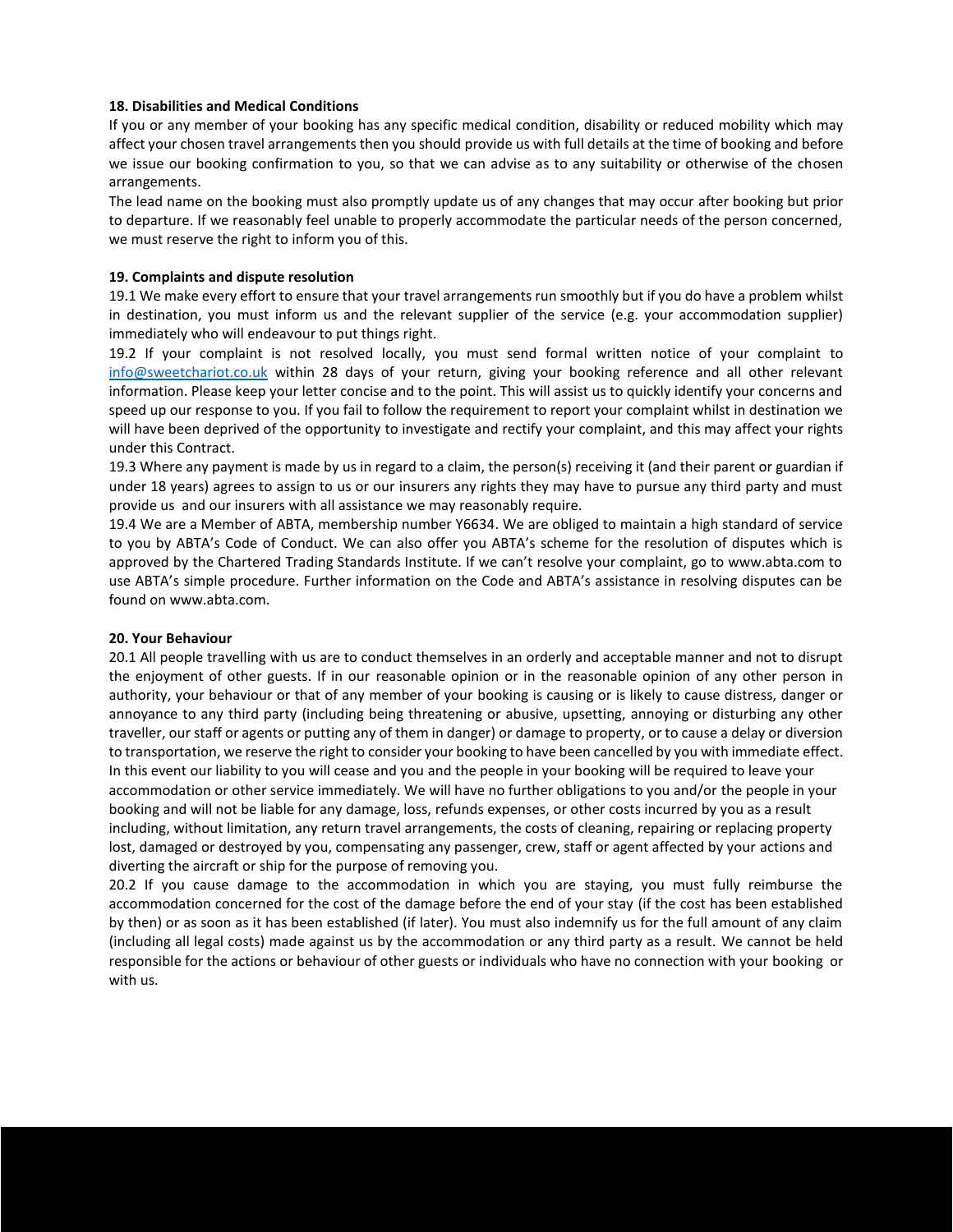20.3 The lead name and any adults accompanying the group shall, at all times:

- a. act 'in loco parentis' for their group and, in particular, in regard to any minors in the group;
- b. ensure that the party reaches any departure points on time;
- c. ensure that all people in the booking comply with any and all Covid-19 requirements during the trip
- d. ensure that the group are adequately supervised;
- e. ensure the correct ratio of responsible adults will be on active duty at all times to ensure that all persons in the booking behave appropriately;
- f. ensure that the group takes into account their personal safety whilst in destination so as not to put themselves or others at unnecessary risk including, without limitation, ensuring that the group members:
	- i. take care when out during the hours of darkness;
	- ii. do not go out alone;
	- iii. do not put themselves in risk situations;
	- iv. are not intoxicated or under the influence of any other illegal or dangerous substances and, in any event, shall not permit anyone under the age of 18 under the age of 18 to consume alcohol; and
	- v. are aware of their behaviour and actions in the context of their surroundings.
- g. ensure that ensure that no members of the group smoke in any smoke -free places or behave in any other way which may cause a fire hazard;
- h. ensure that the group wears lap belts provided for any journeys by coach;
- i. ensure that the group or any members of the group comply with all relevant laws.

#### **21. Excursions and tours in destination**

Excursions or other activities and tours that you may choose to book or pay for whilst you are in destination do not form part of your Contracted arrangements with us. Your contract will be with the operator of the excursion, activity, tour or other service and not with us - and we shall not be responsible or liable for the provision of any such excursion, activity or tour or for anything that happens during the course of its provision by the operator.

#### **22. Passport, Visa, Immigration and Health Requirements**

22.1 It is your responsibility to check and comply with any travel, passport, visa, entry, health, vaccination, testing and immigration requirements applicable to your booking. Requirements change on a regular basis and you must therefore continually check and monitor the requirements up to your date of return, both in regard to the countries to which you are travelling to or through - and any requirements on your return to the UK.

22.2 In addition to the relevant embassies and/or consulates, information can also be found on the following websites:

FCDO [\(https://www.gov.uk/foreign-travel-advice\)](https://www.gov.uk/foreign-travel-advice) NaTHNaC [\(https://travelhealthpro.org.uk/\)](https://travelhealthpro.org.uk/) Brexit [\(https://www.gov.uk/visit-eu-switzerland-norway-iceland-liechtenstein\)](https://www.gov.uk/visit-eu-switzerland-norway-iceland-liechtenstein) GHIC: [\(https://www.gov.uk/global-health-insurance-card\)](https://www.gov.uk/global-health-insurance-card) Passports: [\(https://www.gov.uk/apply-renew-passport\)](https://www.gov.uk/apply-renew-passport)

<https://www.gov.uk/government/organisations/department-for-transport>

<https://www.gov.uk/government/organisations/department-for-education>